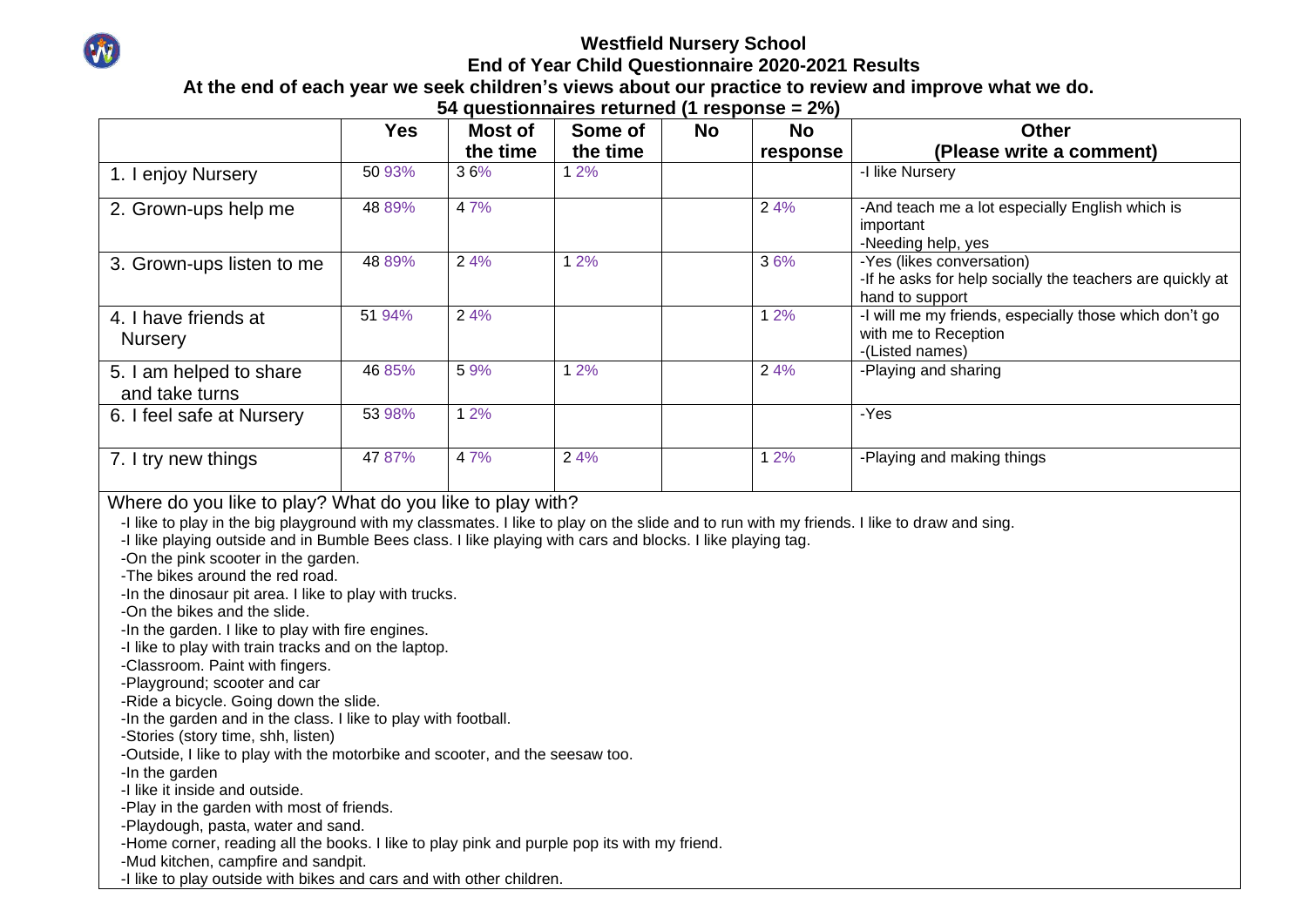-Play in the playground with my friends (named). -Outside on the bike. -In the story room. I like to play train tracks. -I like to play outside, and I like to play with alphabet, numbers, puzzle and water. -On the bikes and in the painting. -I like to play on the slide. I like to play in the sand. -I like everything; the whole Nursery is lovely. -In the big playground. I like to play with my friends, animals, scooters. -In the park -Reading time; play dough, books, indoors and outdoors in the little garden -Outside in the garden; scooters (named friend) -Lego/ play dough/ water/ outside/ cars/ books -Outside in the playground playing ball; running (named friend) -Football; bear -In the sand -I like to play outside with the balls and the slide -Slide, Unicorns - Outside with his friends and likes to play with glue -I like the slide. I like the badgers toy to play with -I like to play on the big playground, with bikes -Outside, red scooter -Outside, the slide, the other slide, Barbies -I like drawing and I like to play inside and outside. I like playing with the marble run -Outside, in the castle and the sandpit -I like to play in the home corner. There is a washing machine to wash pretend clothes, an oven to cook food and two phones; I like the train track and doing numbers; I like the big sand pit -Sand -Inside with my friend (named) -I like to play in the story room; I like to play with the toy kitchen and doll's house -Ball play; on the bikes; colouring in; building blocks, singing songs; learning numbers and counting -Play dough -In the garden What is your favourite memory? -Every day was special with the activities I like. -My favourite memory was playing secret agent with my two friends. -Playing with the playdough. -Chocolate. Satery the robot. -My two friends -Train tracks, cooking, reading and the doll's house. -When I could go to the toilet by myself. -Being star of the day and having my sticker. -My friend. -When the teacher said, 'Oh dear'. -Dressing as Woody for Superhero day. -Playing with friends. -The first days. -All the babies saying 'Bye, Bye' and 'See you soon.' -Playing with water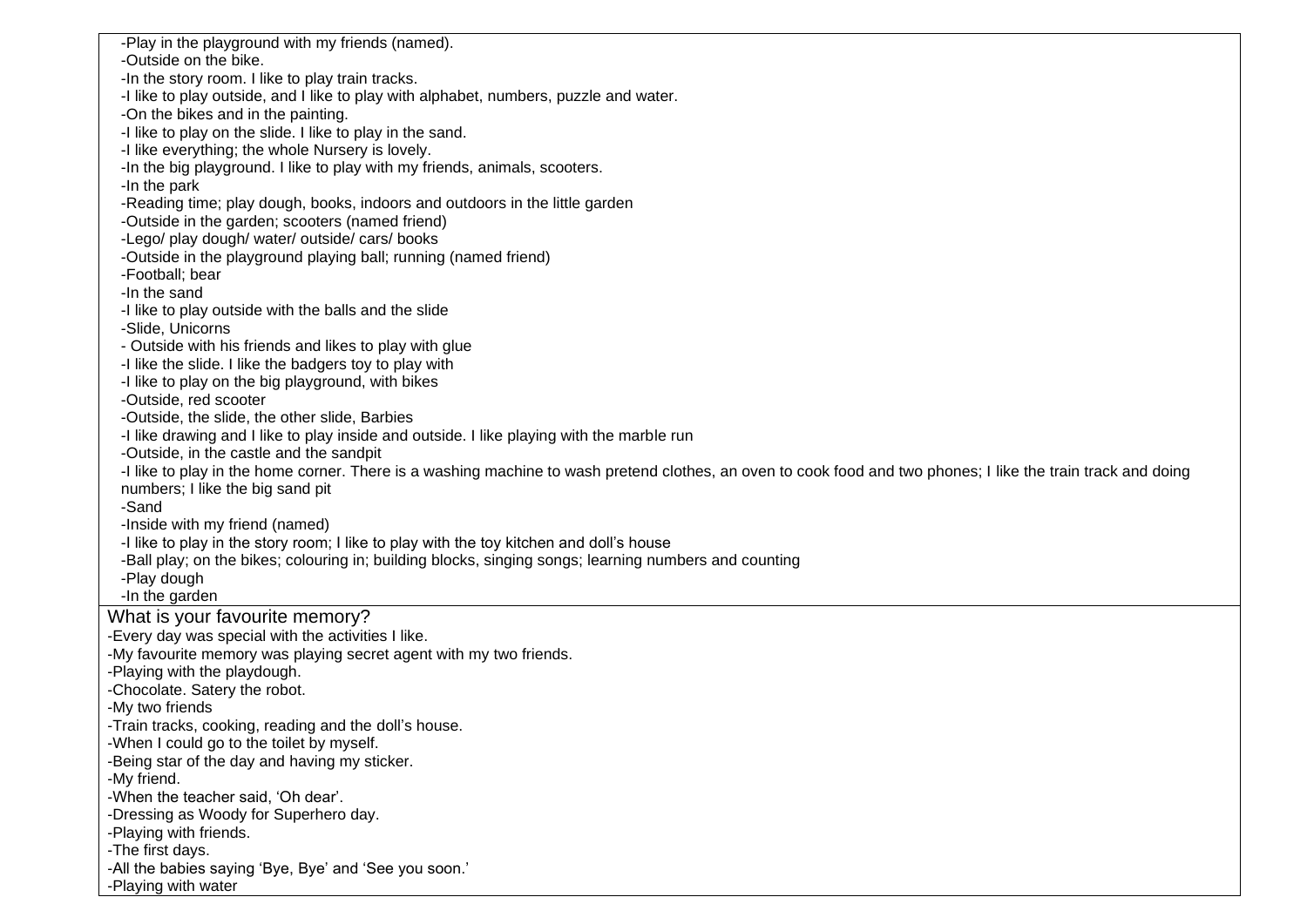-Trying new foods on International day and seeing all the flags. -My teacher and my friend made a campfire with me (named). -When I'm playing with my friends. -Playing with play dough. -My teacher (named). -There is lovely teachers and so many toys. -My friends/ Grandads. -Sharing the tablets. -When I was cooking at Nursery. The best planes that flew super. -Playing with my friend (named) on the mini seesaw. -Visiting Bangladesh -Giving Mummy and daddy a cuddle before I go in; Playing 'Isn't it funny how a bear likes honey' with my friends -When I first got star of the day -Running with my friends; singing with my grown ups -Star of the day, being star of the day is best, also playing play dough and listening to stories -Sand -The Easter egg hunt -Baby dolls -All his friends -Playing cars -My friends (named) -My birthday -Marshmallows over the campfire -Bumblebees class -Sandpit -Number games and being star of the day -With my friend (named) in the kitchen -Playing cars and garage -Reading the giraffe book and getting stickers for being good -Playing with my friend (named)